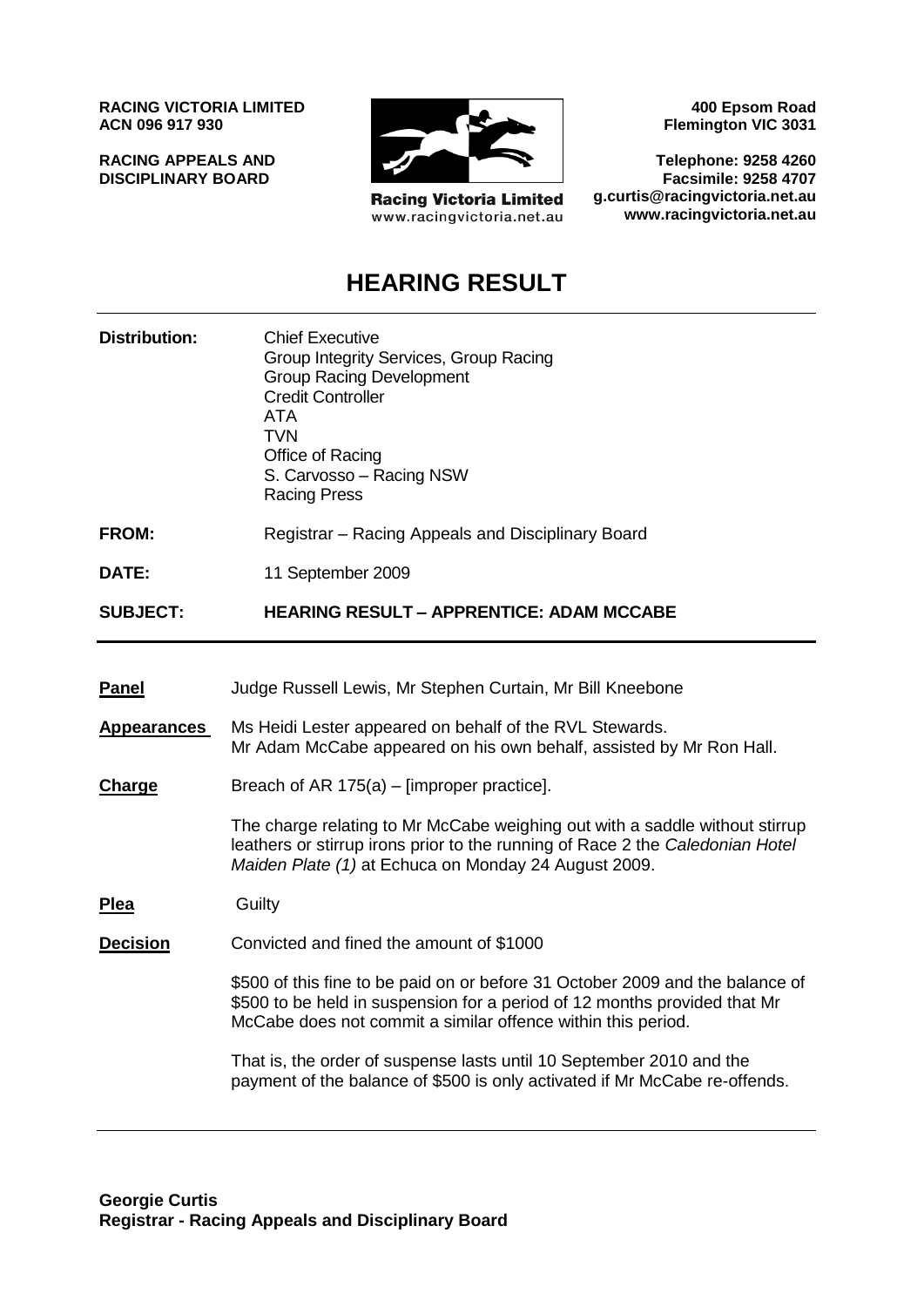# **TRANSCRIPT OF PROCEEDINGS**

# **RACING APPEALS AND DISCIPLINARY BOARD**

\_\_\_\_\_\_\_\_\_\_\_\_\_\_\_\_\_\_\_\_\_\_\_\_\_\_\_\_\_\_\_\_\_\_\_\_\_\_\_\_\_\_\_\_\_\_\_\_\_\_\_\_\_\_\_\_\_\_\_\_\_\_\_

**HIS HONOUR JUDGE R.P.L. LEWIS, Chairman MR S. CURTAIN MR B. KNEEBONE**

# **EXTRACT OF PROCEEDINGS**

# **APPRENTICE JOCKEY: ADAM McCABE**

**DECISION**

# **MELBOURNE**

# **FRIDAY, 11 SEPTEMBER 2009**

MS H. LESTER appeared on behalf of the Stewards

MR A. McCABE appeared on his own behalf